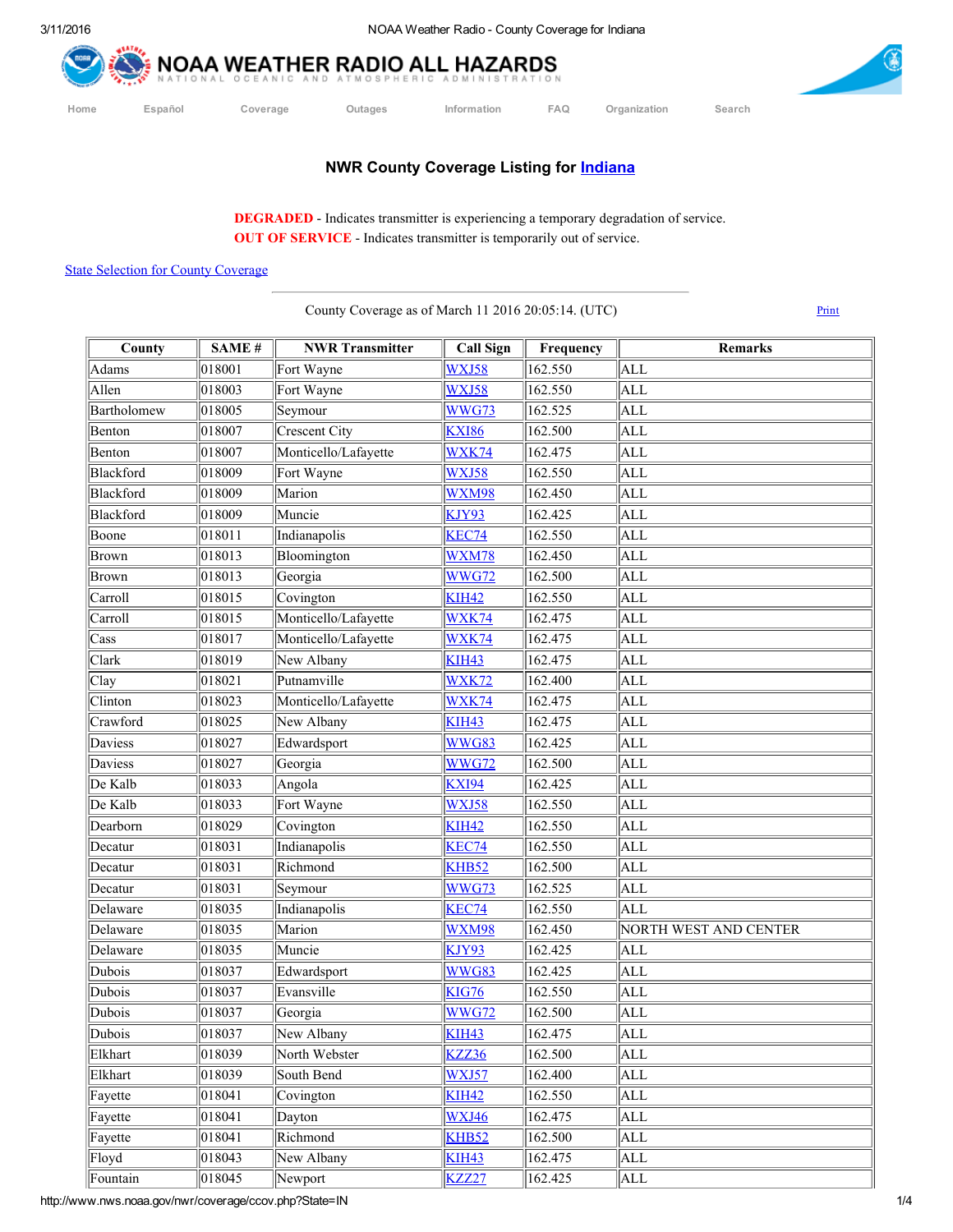## 3/11/2016 NOAA Weather Radio County Coverage for Indiana

| Fountain             | 018045 | Putnamville            | <b>WXK72</b>  | 162.400 | <b>ALL</b>              |
|----------------------|--------|------------------------|---------------|---------|-------------------------|
| Franklin             | 018047 | Covington              | <b>KIH42</b>  | 162.550 | <b>ALL</b>              |
| Franklin             | 018047 | Richmond               | KHB52         | 162.500 | <b>ALL</b>              |
| Fulton               | 018049 | Michigan City          | KJY62         | 162.500 | <b>NORTHWEST</b>        |
| Fulton               | 018049 | Monticello/Lafayette   | WXK74         | 162.475 | <b>ALL</b>              |
| Gibson               | 018051 | Edwardsport            | WWG83         | 162.425 | <b>ALL</b>              |
| Gibson               | 018051 | Evansville             | <b>KIG76</b>  | 162.550 | <b>ALL</b>              |
| Grant                | 018053 | Fort Wayne             | WXJ58         | 162.550 | <b>ALL</b>              |
| Grant                | 018053 | Marion                 | WXM98         | 162.450 | <b>ALL</b>              |
| Grant                | 018053 | Muncie                 | KJY93         | 162.425 | <b>ALL</b>              |
| Greene               | 018055 | Bloomington            | WXM78         | 162.450 | <b>ALL</b>              |
| Greene               | 018055 | Edwardsport            | WWG83         | 162.425 | ALL                     |
| Greene               | 018055 | Georgia                | WWG72         | 162.500 | ALL                     |
| Hamilton             | 018057 | Indianapolis           | KEC74         | 162.550 | ALL                     |
| Hancock              | 018059 | Indianapolis           | KEC74         | 162.550 | ALL                     |
| Harrison             | 018061 | New Albany             | <b>KIH43</b>  | 162.475 | <b>ALL</b>              |
| Hendricks            | 018063 | Indianapolis           | KEC74         | 162.550 | ALL                     |
| Henry                | 018065 | Indianapolis           | KEC74         | 162.550 | <b>ALL</b>              |
| Henry                | 018065 | Muncie                 | KJY93         | 162.425 | <b>ALL</b>              |
| Henry                | 018065 | Richmond               | KHB52         | 162.500 | <b>ALL</b>              |
| Howard               | 018067 | Marion                 | WXM98         | 162.450 | <b>EAST AND CENTER</b>  |
| Howard               | 018067 | Monticello/Lafayette   | WXK74         | 162.475 | ALL                     |
| Huntington           | 018069 | Fort Wayne             | WXJ58         | 162.550 | <b>ALL</b>              |
| Huntington           | 018069 | Marion                 | <b>WXM98</b>  | 162.450 | <b>SOUTH AND CENTER</b> |
| Jackson              | 018071 | Seymour                | WWG73         | 162.525 | <b>ALL</b>              |
| Jasper               | 018073 | Hebron                 | <b>WNG689</b> | 162.450 | <b>ALL</b>              |
| Jasper               | 018073 | Monticello/Lafayette   | WXK74         | 162.475 | <b>ALL</b>              |
| Jay                  | 018075 | Fort Wayne             | WXJ58         | 162.550 | <b>ALL</b>              |
| Jay                  | 018075 | Muncie                 | KJY93         | 162.425 | <b>ALL</b>              |
| Jefferson            | 018077 | New Albany             | <b>KIH43</b>  | 162.475 | <b>ALL</b>              |
| Jennings             | 018079 | Seymour                | WWG73         | 162.525 | ALL                     |
| Johnson              | 018081 | Indianapolis           | KEC74         | 162.550 | <b>ALL</b>              |
| Johnson              | 018081 | Seymour                | WWG73         | 162.525 | <b>ALL</b>              |
| Knox                 | 018083 | Edwardsport            | WWG83         | 162.425 | ALL                     |
| Kosciusko            | 018085 | Fort Wayne             | WXJ58         | 162.550 | <b>ALL</b>              |
| Kosciusko            | 018085 | North Webster          | KZZ36         | 162.500 | ALL                     |
| Kosciusko            | 018085 | South Bend             | WXJ57         | 162.400 | <b>ALL</b>              |
| La Porte             | 018091 | Hebron                 | <b>WNG689</b> | 162.450 | <b>ALL</b>              |
| La Porte             | 018091 | Michigan City          | KJY62         | 162.500 | <b>ALL</b>              |
| La Porte             | 018091 | North Webster          | KZZ36         | 162.500 | ALL                     |
| La Porte             | 018091 | South Bend             | WXJ57         | 162.400 | <b>ALL</b>              |
| Lagrange             | 018087 | Angola                 | <b>KXI94</b>  | 162.425 | <b>ALL</b>              |
| Lake                 | 018089 | Chicago                | <b>KWO39</b>  | 162.550 | <b>ALL</b>              |
| Lake                 | 018089 | Hebron                 | <b>WNG689</b> | 162.450 | <b>ALL</b>              |
| Lake                 | 018089 | Kankakee               | KZZ58         | 162.525 | ALL                     |
| Lake                 | 018089 | Lockport               | KZZ81         | 162.425 | <b>ALL</b>              |
|                      | 018093 |                        | WXM78         | 162.450 | <b>ALL</b>              |
| Lawrence<br>Lawrence | 018093 | Bloomington<br>Georgia | <b>WWG72</b>  | 162.500 | <b>ALL</b>              |
| Madison              | 018095 | Indianapolis           | KEC74         | 162.550 | <b>ALL</b>              |
|                      |        |                        |               |         |                         |
| Madison              | 018095 | Marion                 | WXM98         | 162.450 | NORTH AND CENTER        |
| Madison              | 018095 | Muncie                 | <b>KJY93</b>  | 162.425 | ALL                     |
| Marion               | 018097 | Indianapolis           | KEC74         | 162.550 | <b>ALL</b>              |
| Marshall             | 018099 | Michigan City          | KJY62         | 162.500 | NOT SOUTHEAST           |
| Marshall             | 018099 | North Webster          | <b>KZZ36</b>  | 162.500 | <b>ALL</b>              |
| Marshall             | 018099 | South Bend             | WXJ57         | 162.400 | ALL                     |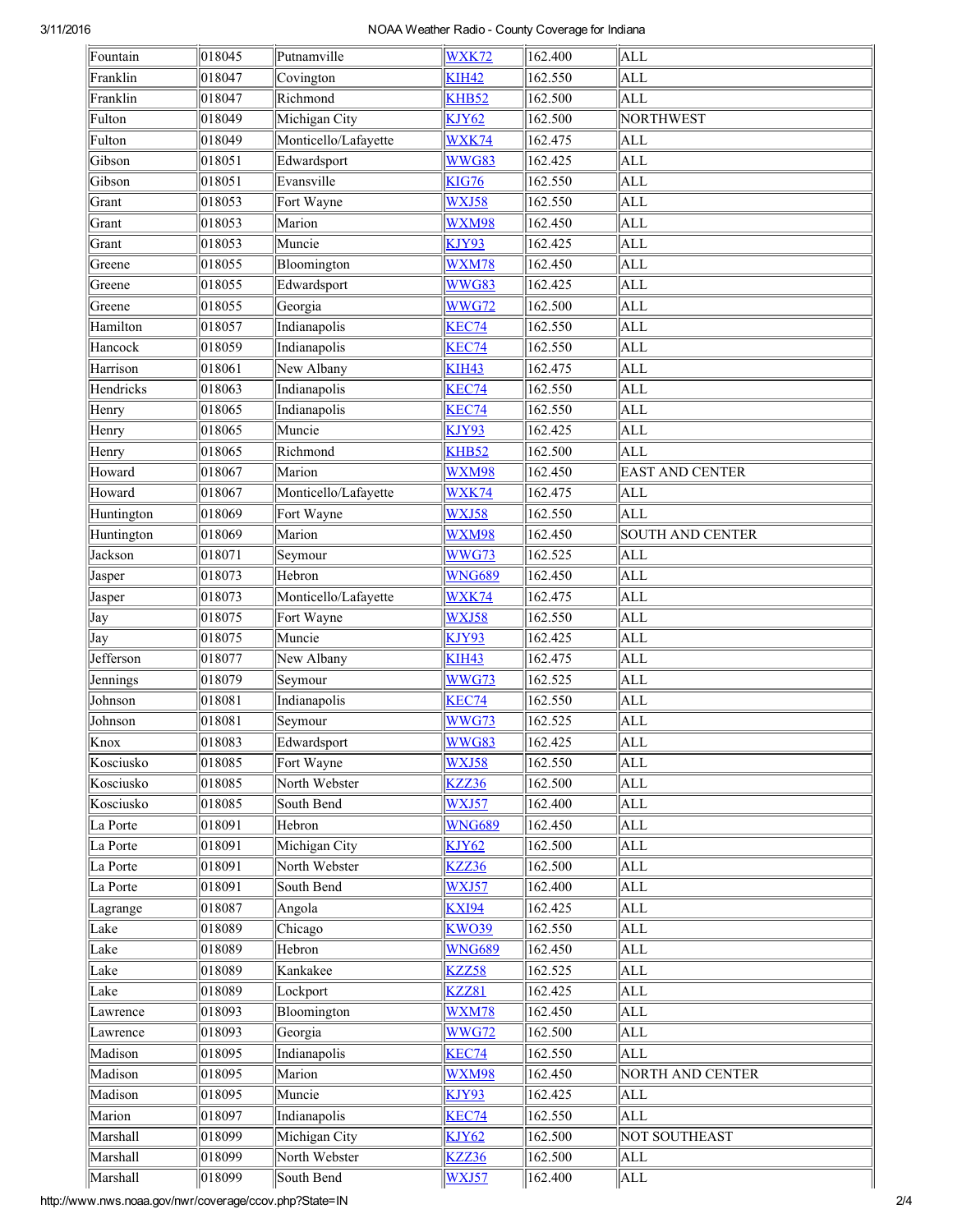## 3/11/2016 NOAA Weather Radio County Coverage for Indiana

| Martin                    | 018101          | Bloomington          | WXM78             | 162.450 | <b>ALL</b>           |
|---------------------------|-----------------|----------------------|-------------------|---------|----------------------|
| Martin                    | 018101          | Georgia              | WWG72             | 162.500 | <b>ALL</b>           |
| Miami                     | 018103          | Marion               | WXM98             | 162.450 | SOUTHEAST AND CENTER |
| Miami                     | 018103          | Monticello/Lafayette | WXK74             | 162.475 | ALL                  |
| Monroe                    | 018105          | Bloomington          | WXM78             | 162.450 | <b>ALL</b>           |
| Monroe                    | 018105          | Georgia              | WWG72             | 162.500 | <b>ALL</b>           |
| Montgomery                | 018107          | Putnamville          | WXK72             | 162.400 | ALL                  |
| Morgan                    | $\sqrt{018}109$ | Indianapolis         | KEC74             | 162.550 | <b>ALL</b>           |
| Newton                    | 018111          | <b>Crescent City</b> | <b>KXI86</b>      | 162.500 | <b>ALL</b>           |
| Newton                    | 018111          | Hebron               | <b>WNG689</b>     | 162.450 | <b>ALL</b>           |
| Newton                    | 018111          | Kankakee             | KZZ58             | 162.525 | <b>ALL</b>           |
| Newton                    | 018111          | Monticello/Lafayette | WXK74             | 162.475 | <b>ALL</b>           |
| Noble                     | 018113          | Angola               | <b>KXI94</b>      | 162.425 | <b>ALL</b>           |
| Noble                     | 018113          | Fort Wayne           | WXJ58             | 162.550 | <b>ALL</b>           |
| Ohio                      | 018115          | Covington            | KIH <sub>42</sub> | 162.550 | <b>ALL</b>           |
| Orange                    | 018117          | Bloomington          | WXM78             | 162.450 | <b>ALL</b>           |
| Orange                    | 018117          | Georgia              | WWG72             | 162.500 | <b>ALL</b>           |
| Orange                    | 018117          | New Albany           | <b>KIH43</b>      | 162.475 | <b>ALL</b>           |
| Owen                      | 018119          | Putnamville          | WXK72             | 162.400 | <b>ALL</b>           |
| Parke                     | 018121          | Newport              | KZZ27             | 162.425 | <b>ALL</b>           |
| Parke                     | 018121          | Putnamville          | WXK72             | 162.400 | <b>ALL</b>           |
| Perry                     | 018123          | Evansville           | <b>KIG76</b>      | 162.550 | <b>ALL</b>           |
| Perry                     | 018123          | Whitesville          | KZZ61             | 162.475 | <b>ALL</b>           |
| $\overline{\text{P}}$ ike | 018125          | Edwardsport          | WWG83             | 162.425 | <b>ALL</b>           |
| Pike                      | 018125          | Evansville           | <b>KIG76</b>      | 162.550 | <b>ALL</b>           |
| Porter                    | $\sqrt{018}127$ | Chicago              | <b>KWO39</b>      | 162.550 | <b>ALL</b>           |
| Porter                    | 018127          | Hebron               | <b>WNG689</b>     | 162.450 | <b>ALL</b>           |
| Porter                    | 018127          | Michigan City        | KJY62             | 162.500 | <b>ALL</b>           |
| Posey                     | $\sqrt{018}129$ | Evansville           | KIG76             | 162.550 | <b>ALL</b>           |
| Pulaski                   | 018131          | Hebron               | <b>WNG689</b>     | 162.450 | <b>ALL</b>           |
| Pulaski                   | 018131          | Michigan City        | KJY62             | 162.500 | <b>NORTH</b>         |
| Pulaski                   | 018131          | Monticello/Lafayette | WXK74             | 162.475 | ALL                  |
| Putnam                    | 018133          | Putnamville          | WXK72             | 162.400 | ALL                  |
| Randolph                  | 018135          | Muncie               | <b>KJY93</b>      | 162.425 | ALL                  |
| Randolph                  | 018135          | Richmond             | <b>KHB52</b>      | 162.500 | <b>ALL</b>           |
| Ripley                    | 018137          | Covington            | <b>KIH42</b>      | 162.550 | ALL                  |
| Ripley                    | 018137          | Seymour              | WWG73             | 162.525 | ALL                  |
| Rush                      | 018139          | Indianapolis         | KEC74             | 162.550 | ALL                  |
| Rush                      | 018139          | Richmond             | KHB52             | 162.500 | <b>ALL</b>           |
| Scott                     | 018143          | New Albany           | <b>KIH43</b>      | 162.475 | <b>ALL</b>           |
| Scott                     | 018143          | Seymour              | WWG73             | 162.525 | ALL                  |
| Shelby                    | 018145          | Indianapolis         | KEC74             | 162.550 | ALL                  |
| Shelby                    | 018145          | Seymour              | WWG73             | 162.525 | <b>ALL</b>           |
| Spencer                   | 018147          | Evansville           | <b>KIG76</b>      | 162.550 | ALL                  |
| Spencer                   | 018147          | Whitesville          | KZZ61             | 162.475 | <b>ALL</b>           |
| St. Joseph                | 018141          | Michigan City        | <b>KJY62</b>      | 162.500 | ALL                  |
| St. Joseph                | 018141          | North Webster        | KZZ36             | 162.500 | ALL                  |
| St. Joseph                | 018141          | South Bend           | WXJ57             | 162.400 | <b>ALL</b>           |
| Starke                    | 018149          | Hebron               | <b>WNG689</b>     | 162.450 | ALL                  |
| Starke                    | 018149          | Michigan City        | KJY62             | 162.500 | <b>ALL</b>           |
| Starke                    | 018149          | North Webster        | <b>KZZ36</b>      | 162.500 | ALL                  |
| <b>Starke</b>             | 018149          | South Bend           | WXJ57             | 162.400 | <b>ALL</b>           |
| Steuben                   | 018151          | Angola               | <b>KXI94</b>      | 162.425 | <b>ALL</b>           |
| Sullivan                  | 018153          | Edwardsport          | WWG83             |         | ALL                  |
|                           |                 |                      |                   | 162.425 |                      |